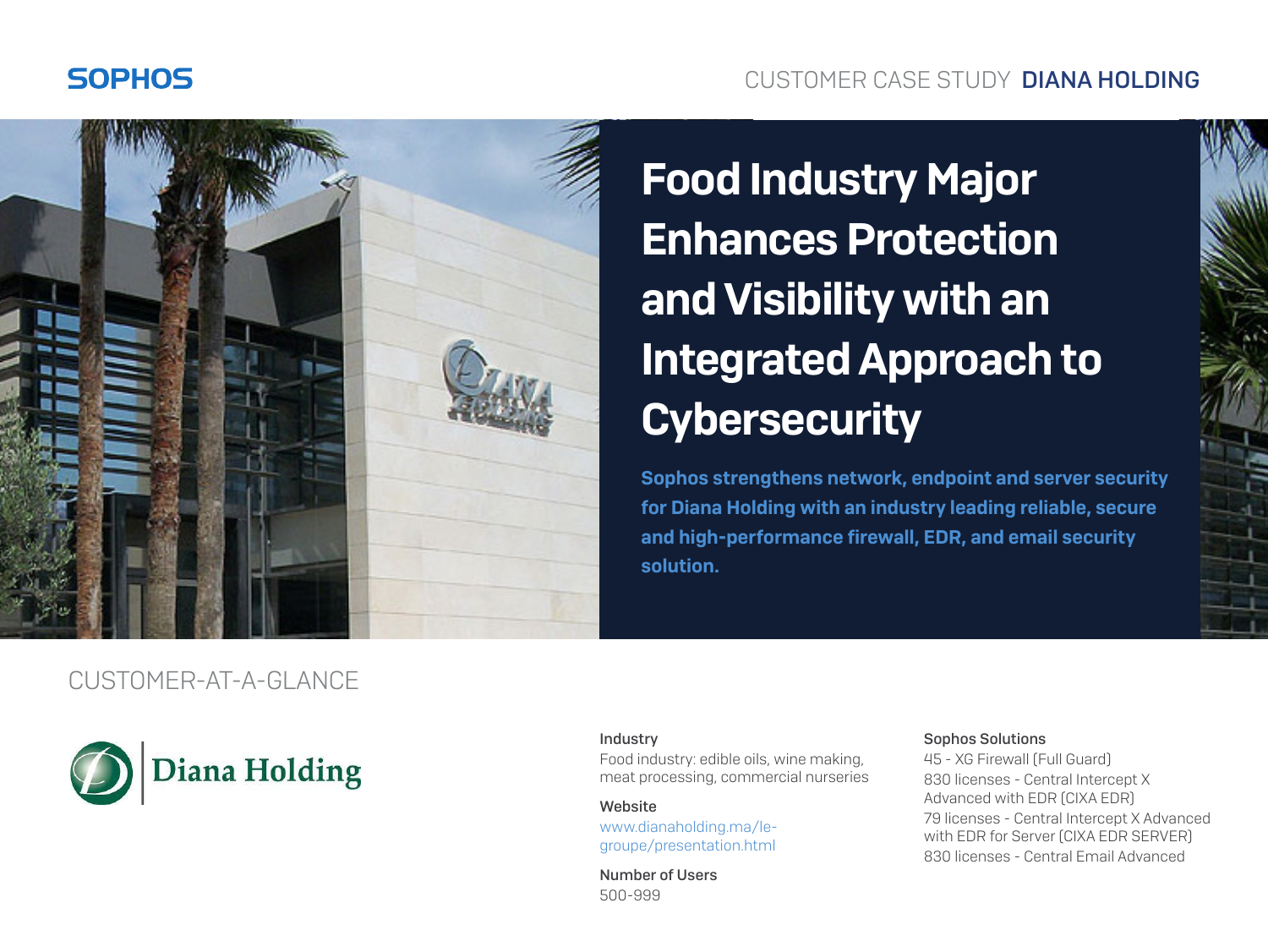Diana Holding is a Morocco based food conglomerate with a legacy of more than 40 years in the food industry. It is a fast- growing organization, and this sterling growth means it needs to protect its IT infrastructure, data and employees from cybercriminals. While the organization already had a cybersecurity infrastructure in place, the growing number of employees meant that it wasn't just their network perimeter that was under threat but also their endpoints. They realized existing security solutions weren't giving them the security net needed to guard against rapidly evolving threats. As a result, they decided to build a comprehensive and advanced cybersecurity infrastructure backed by security solutions that could proactively identify and mitigate threats.

# **Challenges**

- Ì A small IT team overwhelmed with the need to secure users on and off the network, protect every endpoint and manage the IT security needs of a fast-growing organization.
- $\rightarrow$  A growing need for better visibility, protection and performance of an increasingly complex and unique network environment.
- $\rightarrow$  Switch from a standard endpoint solution to an EDR one as recommended by an ISO 27001 assessment.
- $\rightarrow$  Difficult to assess the security of the IT environment as a large section of the IT infrastructure was deployed in a third-party standard data centre.
- $\rightarrow$  The existing legacy endpoint solution was difficult manage and proving to be incompatible with the increasing sophistication of the IT environment.
- $\cdot$  Growing realization that existing security solutions were woefully inadequate to protect against advanced threats and did not offer, much needed, centralized visibility, control, and management

*"While we have always been aware about the need for deploying cutting-edge cybersecurity solutions to protect our organization, it was COVID-19 and the numerous cyberattacks* 

*targeting organizations across the world during this time, that impressed upon us the need to deploy the kind of solutions that can protect us from threats that cause business disruption, reputational damage and reduce the possibility of incurring fines resulting from data protection violations."* 

#### Reda Loudiyi

Organization and Information Systems Director Diana Holding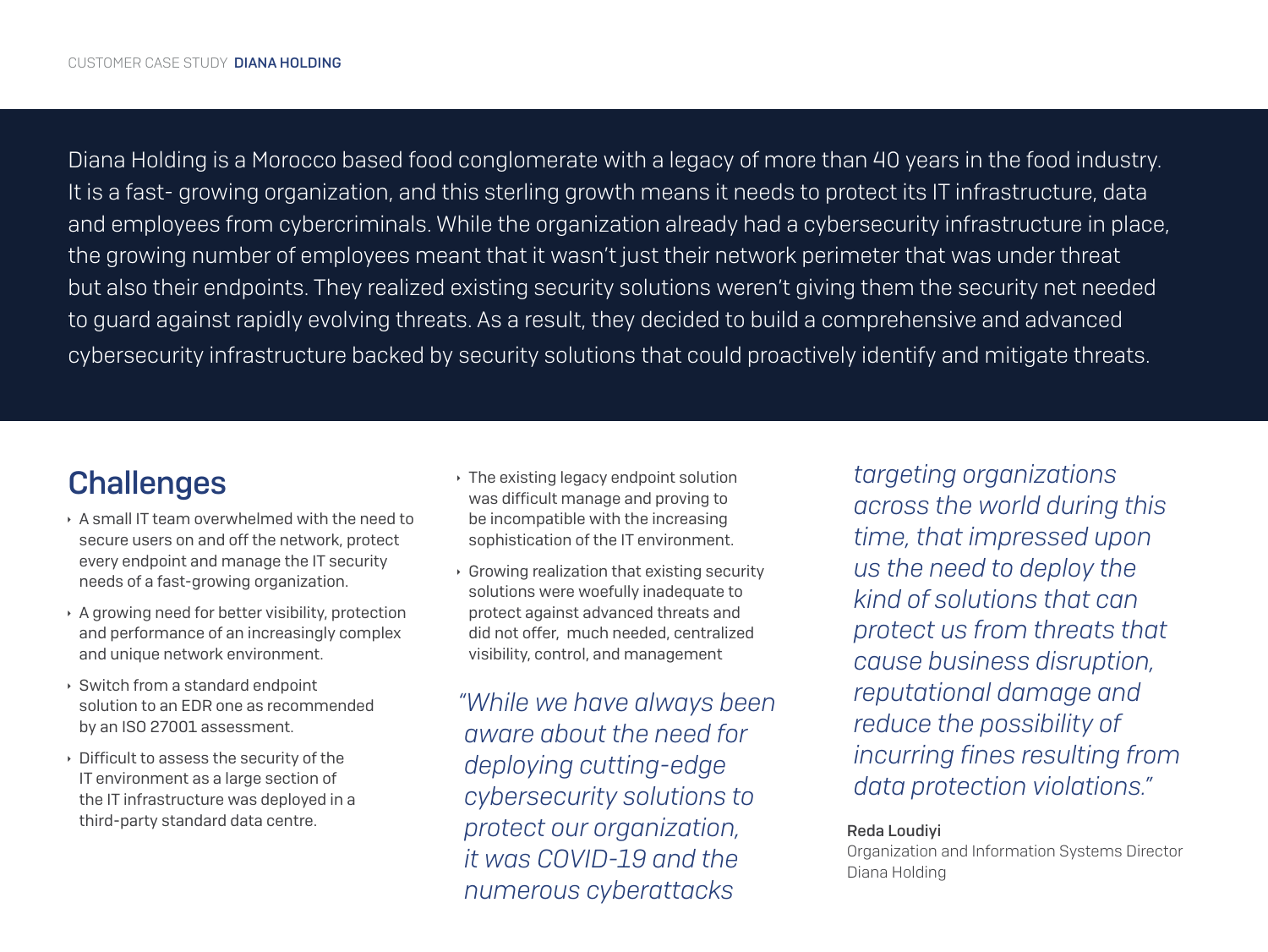

# The Case for Improved **Cybersecurity**

The IT team lead by Mr. Reda is small and dynamic, but over a period of time he noticed the IT team's reactivity to user request's especially from the security perspective was going down. The time to address requests was increasing and with a growing threat landscape the team couldn't take a chance with the reactivity of their cybersecurity posture. Another problem was risk visibility and the inability of existing solutions to identify suspicious or malicious threats and offer insights into network health. There was also a lack of transparency into network traffic.

Diana Holding also had to comply with ISO – 27001 regulation and the company's security framework including the legacy endpoint solution was unable to meet the framework's demand for technical controls from the information risk management perspective.

Also, a critical need was supplementing their endpoint security with three critical security capabilities namely detection, investigation, and response. "While researching the solutions needed for improving our cybersecurity infrastructure, we realized the need for endpoint security empowered with EDR. Our core focus was also on identifying a tool that was not only value for money, but also easy to use, offered sufficient protection capabilities and wasn't resource intensive." explains Mr. Reda.

The existing endpoint was consuming a large percentage of RAM/CPU services and wasn't delivering value on the malware protection front. From the email standpoint, the organization was experiencing spam and phishing attacks, which the legacy endpoint solution wasn't able to prevent. Also, existing email security couldn't address the organization's security concerns around Office 365.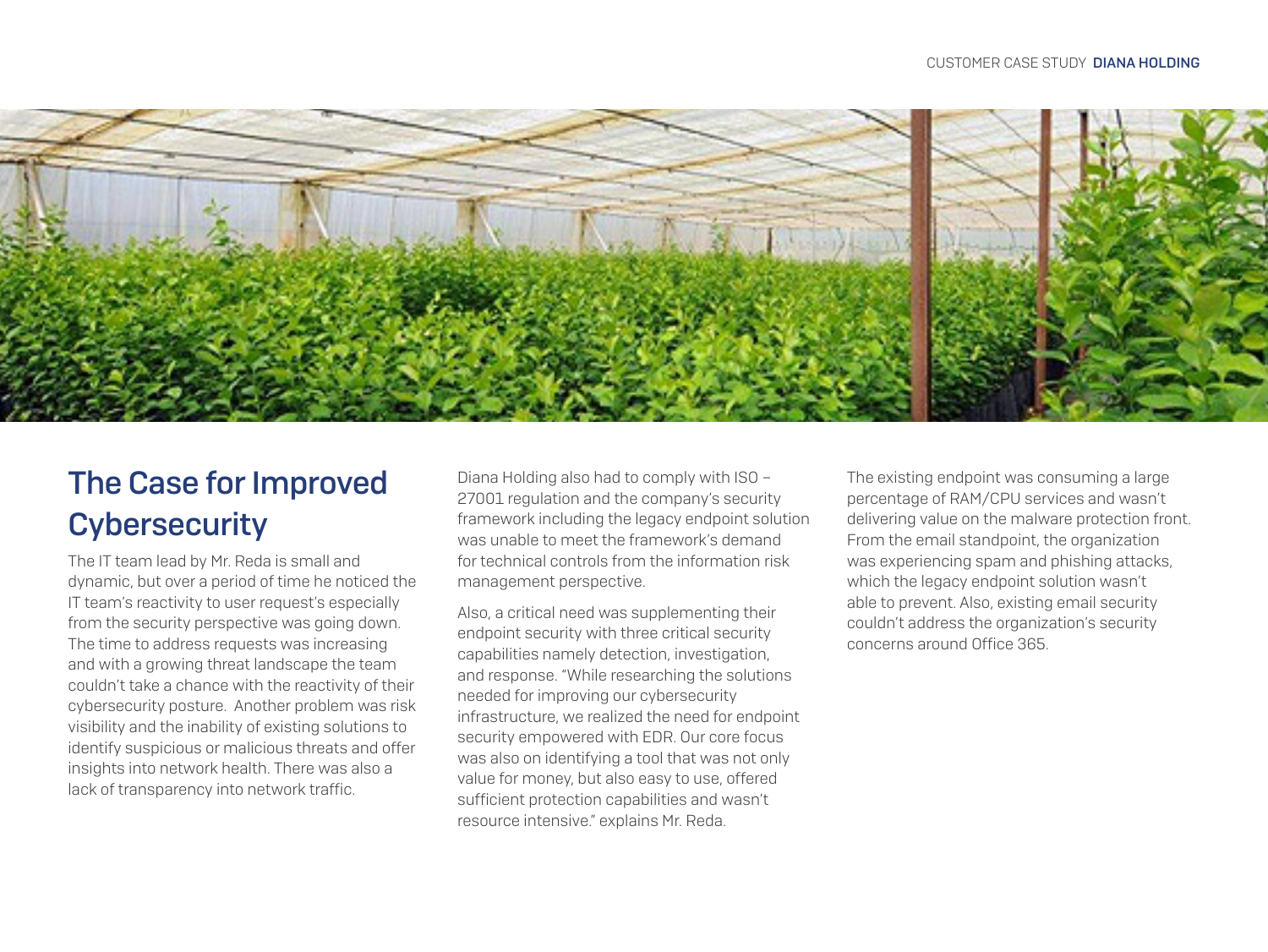

# The Road Towards Sophos Deployment

Mr. Reda's key focus area while searching for a replacement for existing solutions was the feature set and its ability to protect the network perimeter and endpoints from sophisticated threats, both known and unknown. Another important criterion was the local presence of the vendor in Morocco and their reactivity in addressing any issues that might crop up. Sophos' deep security roots in Morocco and strong partnerships was one of the key reasons why the client chose Sophos.

Apart from product capabilities, another key attribute the IT team was looking for was an affordably priced product that delivered premier security features, and meaningful ROI. Sophos ticked all the boxes in this regard. And, finally,

the team wanted to deploy solutions that ranked well on third party reports, and Sophos has done really well on third-party assessment reports such as AV Comparatives, SE Labs, AV-TEST and more.

# Sophos Deployment

There were many moving parts in the deployment process and many holding subsidiaries that the solutions had to be deployed on; complete deployment, therefore, took 3 months. The configuration of Sophos's security solutions also needed to align with the IT architecture requirements.

Sophos's comprehensive cybersecurity evaluation identified a layered and synchronized security approach to bolster the Diana Holding's cybersecurity infrastructure.

**Network Security:** Sophos Firewall's Xstream architecture delivers exceptional visibility by removing the blind spots resulting from encrypted traffic, through SSL inspection and at the same time, the firewall ensures zero performance disruption.

Also, the firewall's highspeed deep packet inspection (DPI) engine scans the organization's traffic for threats. The firewall stack offloads the complete process to the DPI engine to reduce latency and improve overall efficiency. The highperformance streaming DPI includes next-gen IPS, web protection, app control, deep learning and sandboxing powered by SophosLabs Intelix. This ensures the organization is protected against the latest ransomware and data breaches.